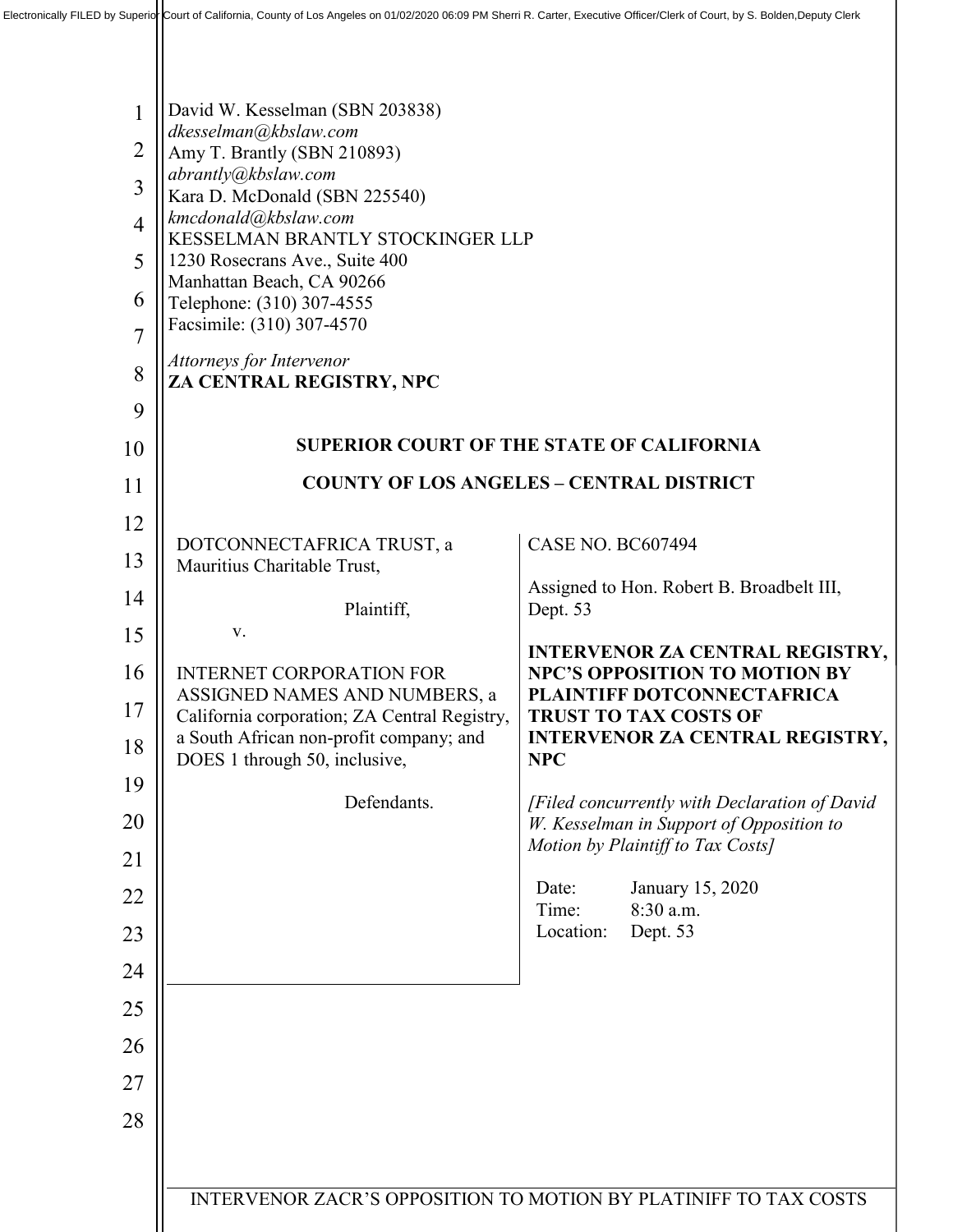#### 1 **I. INTRODUCTION**

| $\overline{2}$ | For more than three years, Plaintiff DotConnectAfrica Trust ("DCA") sought to judicially                                                                                                      |  |  |  |
|----------------|-----------------------------------------------------------------------------------------------------------------------------------------------------------------------------------------------|--|--|--|
| 3              | invalidate a contract between intervenor ZA Central Registry, NPC ("ZACR") and Defendant                                                                                                      |  |  |  |
| 4              | Internet Corporation for Assigned Names and Numbers ("ICANN"). Specifically, by its Tenth                                                                                                     |  |  |  |
| 5              | Claim in its First Amended Complaint ("FAC"), DCA sought a declaration that the ten-year                                                                                                      |  |  |  |
| 6              | Registry Agreement between ZACR and ICANN for the operation of the gTLD .Africa should                                                                                                        |  |  |  |
| $\overline{7}$ | be declared null and void. FAC 11 126-132. ZACR was forced to intervene in this action, then                                                                                                  |  |  |  |
| 8              | pending in federal court, to protect its interest in that contract. The district court granted                                                                                                |  |  |  |
| 9              | ZACR's motion to intervene, ruling that ZACR was entitled to intervene as a matter of right and                                                                                               |  |  |  |
| 10             | was, in fact, an indispensable party to the action. Declaration of David Kesselman in Support of                                                                                              |  |  |  |
| 11             | Intervenor ZA Central Registry, NPC's Opposition to Plaintiff DotConnectAfrica Trust to Tax                                                                                                   |  |  |  |
| 12             | Costs of Intervenor ZA Central Registry, NPC ("Kesselman Declaration") at 12 & Ex. A. In                                                                                                      |  |  |  |
| 13             | doing so, the district court recognized that the interests of ZACR and ICANN were not directly                                                                                                |  |  |  |
| 14             | aligned, and that ZACR's interests might not be adequately represented by ICANN. Id. at p.3.                                                                                                  |  |  |  |
| 15             | After this action was remanded to state court, ZACR actively participated in the litigation,                                                                                                  |  |  |  |
| 16             | including briefing and arguing against DCA's motion for a preliminary injunction, propounding                                                                                                 |  |  |  |
| 17             | and responding to discovery, participating in depositions, and preparing for trial - which was                                                                                                |  |  |  |
| 18             | then set for August 22, 2018. <sup>1</sup> Kesselman Decl. [3. On October 3, 2019, this Court ruled that                                                                                      |  |  |  |
| 19             | DCA was judicially estopped from pursuing this action and dismissed DCA's lawsuit in full. As                                                                                                 |  |  |  |
| 20             | a prevailing party, ZACR timely filed a verified cost memorandum, seeking allowable costs it is                                                                                               |  |  |  |
| 21             | entitled to as a matter of right, and costs the Court may award in its discretion.                                                                                                            |  |  |  |
| 22             | DCA does not dispute that ZACR is a prevailing party for the purposes of recovering                                                                                                           |  |  |  |
| 23             | costs. Instead, it filed a motion to tax costs ("Motion") challenging ZACR's entitlement to                                                                                                   |  |  |  |
| 24             | $1$ The parties, including ZACR, were preparing for a multi-week jury trial. It was understood                                                                                                |  |  |  |
| 25             | and agreed by all parties that ZACR would be a full participant at the trial, including examining                                                                                             |  |  |  |
| 26             | and cross-examining witnesses. Although the parties reached the eve of trial - including<br>motions in limines, exchanging deposition designations, etc. - Judge Halm (who was then           |  |  |  |
| 27             | presiding over the matter and had bifurcated the matter into Phase I and Phase II trials)<br>announced his retirement. That resulted in the need to retry the Phase I judicial estoppel issue |  |  |  |
| 28             | again before Judge Broadbelt – resulting in the vacating of the Phase II trial date.                                                                                                          |  |  |  |
|                | Case No. BC607494<br>2                                                                                                                                                                        |  |  |  |

<span id="page-1-0"></span>INTERVENOR ZACR'S OPPOSITION TO MOTION BY PLAINTIFF TO TAX COSTS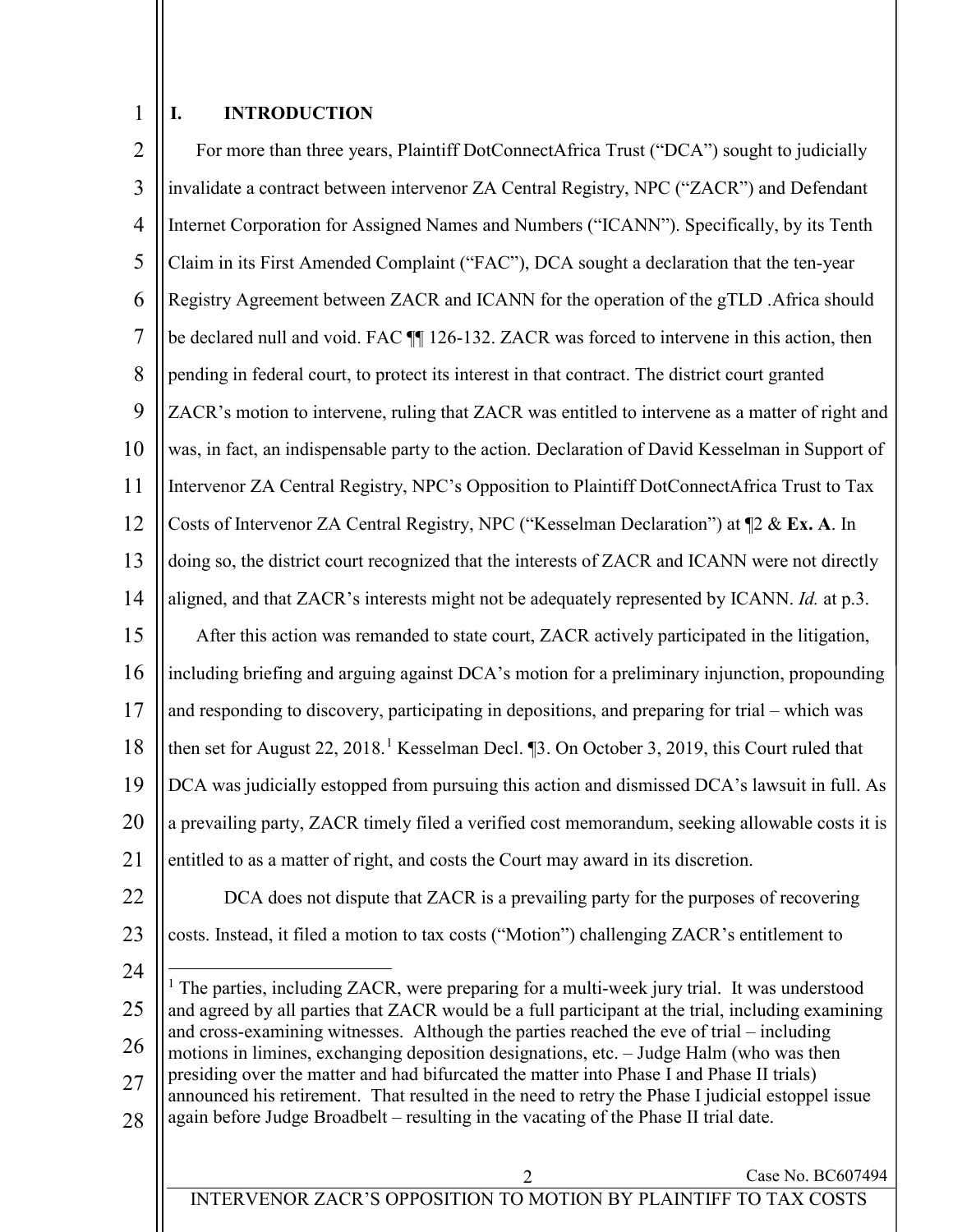1 2 3 4 5 6 recover certain costs, and/or claiming that certain costs sought by ZACR were unreasonable. DCA offers nothing but conclusory allegations and irrelevant "evidence" to support its claims that costs sought by ZACR were unnecessary or unreasonable. But mere arguments that costs are not necessary or reasonable are not sufficient – DCA was required to present evidence. *Seever v. Copley Press, Inc.*, 141 Cal. App.4th 1550, 1557 (2006). It did not do so. Accordingly, with the limited exceptions identified herein, the Motion should be denied.

7

## **II. Standard of Review**

8 9 10 11 12 13 14 15 16 17 18 19 20 A prevailing party is entitled to recover certain costs as a matter of right, and other costs in the Court's discretion. Cal. Cod. Civ. Pro.  $\S 1033.5$ , subd. (a) & (c)(4). Recoverable costs must be reasonable in amount and reasonably necessary to the conduct of the litigation. *Id.* at 1033.5(c)(2)-(3). A prevailing party may submit a verified cost memorandum claiming its allowable and discretionary costs. Cal Rule Ct. 3.7100. A party seeking to tax costs "must refer to each item objected to by the same number and appear in the same order as the corresponding cost item" and "must state why the item is objectionable. Cal. Rule Ct. 3.7100(b)(2). "If the items appearing in a cost bill appear to be proper charges, the burden is on the party seeking to tax costs to show that they were not reasonable or necessary. On the other hand, if the items are properly objected to, they are put in issue and the burden of proof is on the party claiming them as costs." *Ladas v. California State Auto. Assn*., 19 Cal. App. 4th 761, 774 (1993). "Whether a cost item was reasonably necessary to the litigation presents a question of fact for the trial court." *Id*.

- 21
- 22

# **III. ZACR Should be Awarded its Claimed Deposition Costs**

**A. ZACR is entitled to costs for depositions conducted by DCA.**

23 24 25 26 27 28 DCA acknowledges, as it must, that ZACR is entitled to claim costs for transcripts of depositions taken by DCA. Motion at 2:3-6. Code Civ. Pro. §§ 1032 & 1033.5(a)(3). The only costs claimed by ZACR for depositions of Chehade, McFadden, Silber, Brigety, Crocker, and Nguyen were the amounts paid to the relevant court reporting services for copies of the depositions. Kesselman Decl. ¶ 4 & **Ex. B**. ZACR is entitled to recover these costs, and DCA's motion to tax them should be denied.

#### Case No. BC607494

INTERVENOR ZACR'S OPPOSITION TO MOTION BY PLAINTIFF TO TAX COSTS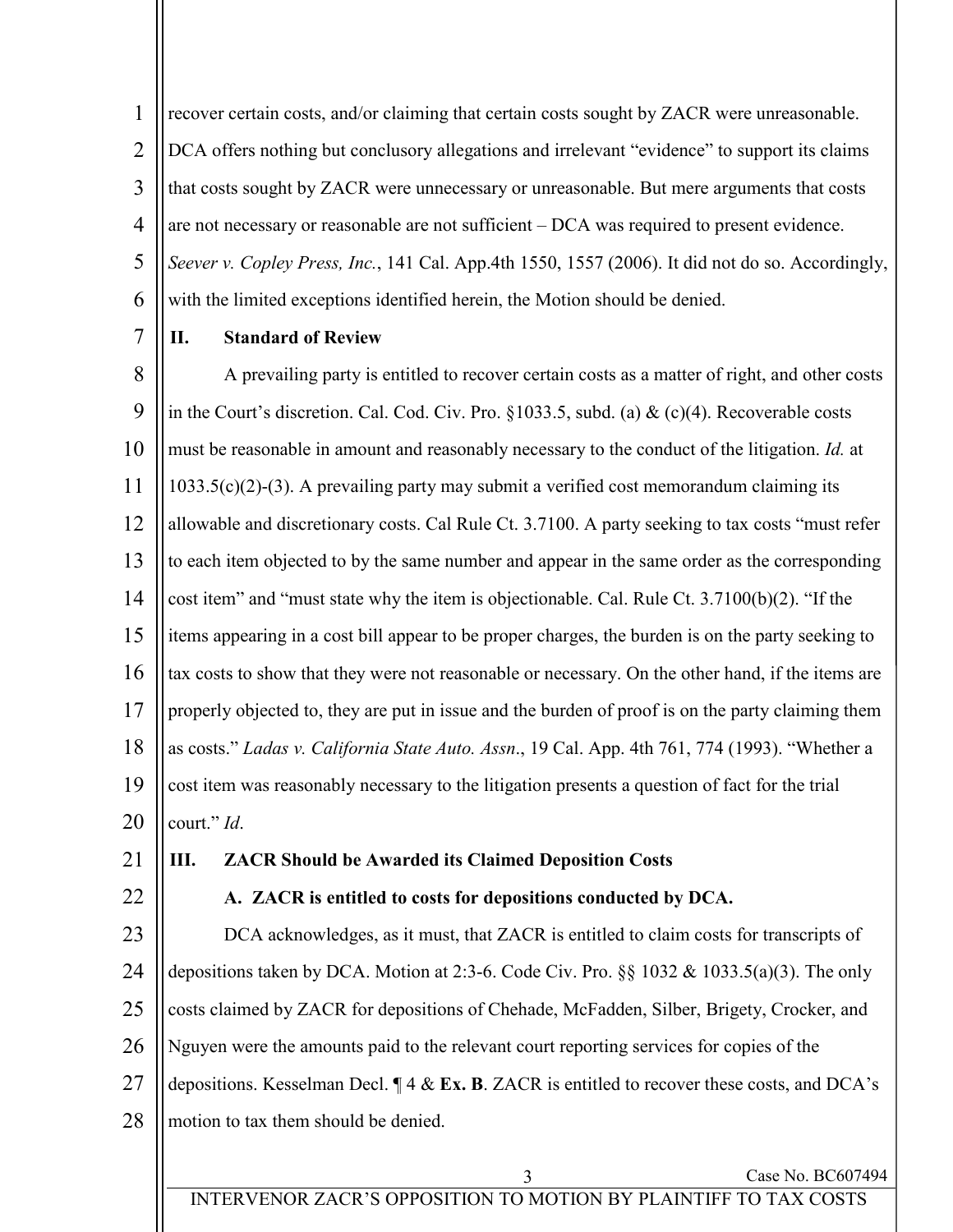<span id="page-3-2"></span><span id="page-3-1"></span><span id="page-3-0"></span>

| $\mathbf{1}$   | DCA appears to argue that ZACR was not entitled to actively participate in the case                                                                                                                         |  |  |
|----------------|-------------------------------------------------------------------------------------------------------------------------------------------------------------------------------------------------------------|--|--|
| $\overline{2}$ | because there was no claim pending against ZACR and ZACR did not assert any claim in the                                                                                                                    |  |  |
| $\overline{3}$ | action. However, as the district court recognized, ZACR was an indispensable party to DCA's                                                                                                                 |  |  |
| $\overline{4}$ | Tenth Claim, in which DCA sought to invalidate ZACR's registry agreement with ICANN. As                                                                                                                     |  |  |
| 5              | an intervenor, ZACR had the same procedural rights and remedies as the original parties.                                                                                                                    |  |  |
| 6              | Bowles v. Superior Court, 44 Cal.2d 574, 588 (1955). This includes the right to attend                                                                                                                      |  |  |
| $\overline{7}$ | depositions in this action. Cal. Code Civ. Proc. $\S 2025.420(b)(12)$ (a party's counsel cannot be                                                                                                          |  |  |
| 8              | excluded from attending a deposition). DCA's conclusory statements that ZACR's participation                                                                                                                |  |  |
| 9              | was "merely beneficial" is insufficient to carry its burden on its motion to show that ZACR's                                                                                                               |  |  |
| 10             | participation in the depositions of these key witnesses was not reasonably necessary to ZACR's                                                                                                              |  |  |
| 11             | participation in the action. Further, DCA's argument is irrelevant, because ZACR is not                                                                                                                     |  |  |
| 12             | claiming costs related to its participation in these depositions. DCA cannot reasonably dispute                                                                                                             |  |  |
| 13             | that ZACR was, at minimum, entitled to copies of the deposition transcripts, which were                                                                                                                     |  |  |
| 14             | necessary to enable it to prepare for trial. <sup>2</sup> ZACR is entitled to these costs as a matter of right,                                                                                             |  |  |
| 15             | and DCA's motion to tax \$9,506.37 related to the depositions of Chehade, McFadden, Silber,                                                                                                                 |  |  |
| 16             | Brigety, Crocker, and Nguyen should be denied.                                                                                                                                                              |  |  |
| 17             | B. ZACR is entitled to costs for the depositions of Ms. Bekele and Mr. Mwencha                                                                                                                              |  |  |
| 18             | ZACR also claims costs in connection with the depositions of Sophia Bekele (DCA's                                                                                                                           |  |  |
| 19             | principal) and Erasmus Mwencha (the former Deputy Chairperson of the African Union                                                                                                                          |  |  |
| 20             | Commission and a key witness in the case). <sup>3</sup> These costs are limited to the costs incurred in                                                                                                    |  |  |
| 21             | obtaining transcripts of the depositions <sup>4</sup> and in traveling to Washington, D.C. for the deposition                                                                                               |  |  |
| 22             |                                                                                                                                                                                                             |  |  |
| 23             | <sup>2</sup> It was necessary for ZACR to pay for expedited transcripts for the depositions of McFadden<br>and Brigety because those depositions occurred just before the parties' deadlines for completing |  |  |
| 24             | pretrial exchanges and filing motions in limine in advance of the Phase II trial, which was then                                                                                                            |  |  |
| 25             | scheduled for August 22, 2018.<br><sup>3</sup> DCA claims that ZACR is not entitled to costs related to a deposition of Ms. Bekele on                                                                       |  |  |
| 26             | September 22, 2017 because no deposition occurred on that date. ZACR's memorandum of<br>costs inadvertently listed the invoice date rather than the deposition date for this deposition. The                |  |  |
| 27             | deposition at issue occurred on September 6, 2017. Kesselman Decl. ¶ 5 & Ex. C.                                                                                                                             |  |  |
| 28             | <sup>4</sup> DCA may claim that it was unreasonable for ZACR to pay fees to obtain a rough draft and<br>expedite the transcript of Ms. Bekele's December 1, 2016 deposition. However, that deposition       |  |  |
|                |                                                                                                                                                                                                             |  |  |
|                | Case No. BC607494<br>4<br>INTERVENOR ZACR'S OPPOSITION TO MOTION BY PLAINTIFF TO TAX COSTS                                                                                                                  |  |  |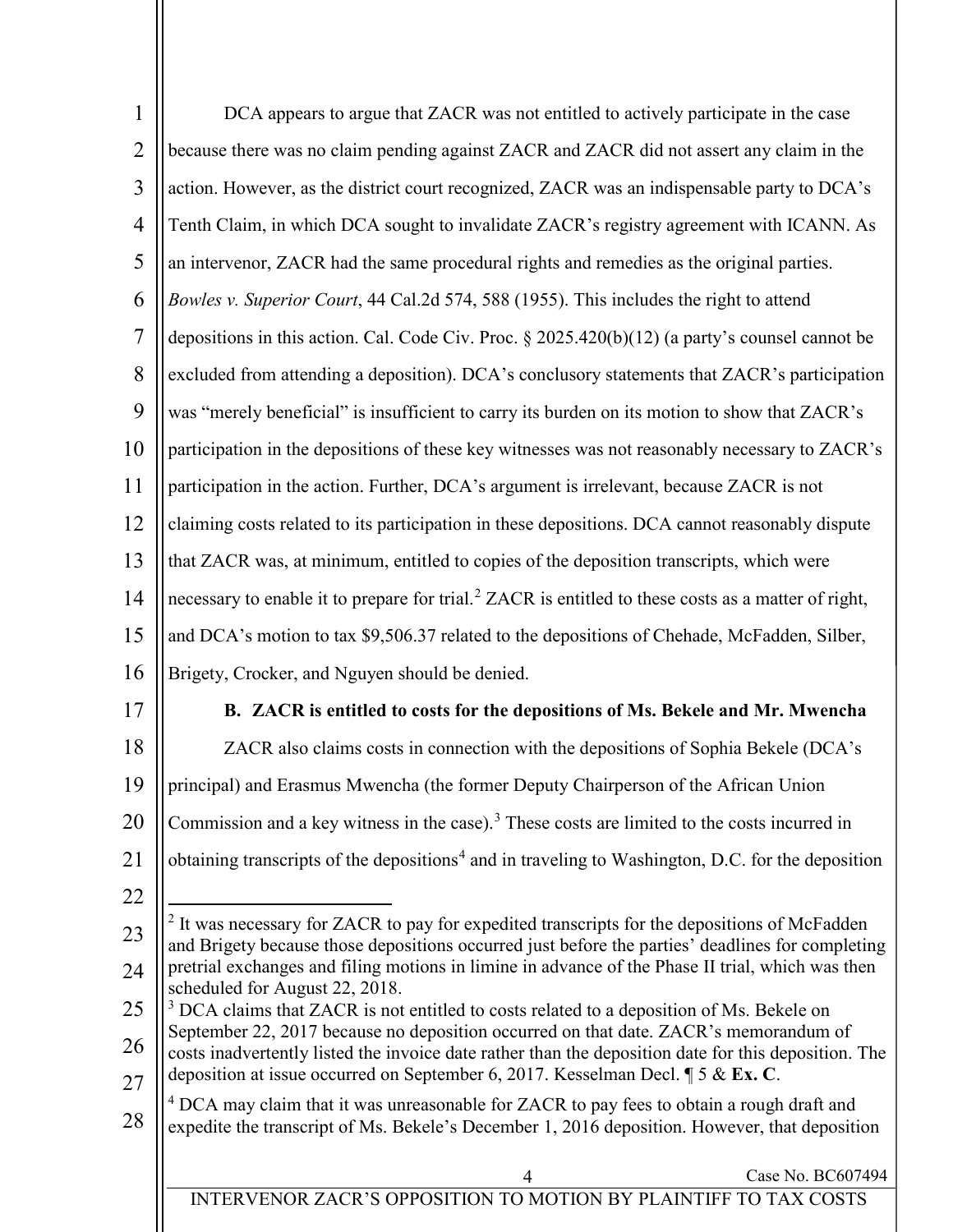| $\mathbf{1}$   | of Mr. Mwencha. Kesselman Decl. $\P$ 5 & 7 & Exs. C & E. DCA argues that ZACR is not                                                                                                                                                                |  |  |  |
|----------------|-----------------------------------------------------------------------------------------------------------------------------------------------------------------------------------------------------------------------------------------------------|--|--|--|
| $\overline{2}$ | entitled to these costs because (1) the costs are not recoverable under California Code of Civil                                                                                                                                                    |  |  |  |
| $\overline{3}$ | Procedure section $1033.5(a)(3)$ because neither DCA nor ZACR noticed the depositions, and (2)                                                                                                                                                      |  |  |  |
| $\overline{4}$ | it was unreasonable for ZACR's counsel to travel to Washington, D.C. to attend the deposition                                                                                                                                                       |  |  |  |
| 5              | of Mr. Mwencha. Because the costs claimed by ZACR are properly recoverable under section                                                                                                                                                            |  |  |  |
| 6              | $1033.5(a)(3)$ and/or section $1033.5(c)(4)$ , DCA's motion to tax these costs should be denied.                                                                                                                                                    |  |  |  |
| $\overline{7}$ | As to DCA's first argument, ZACR acknowledges that section 1033.5(a)(3), which does                                                                                                                                                                 |  |  |  |
| 8              | not appear to contemplate deposition costs in multi-party litigation, refers to depositions "taken                                                                                                                                                  |  |  |  |
| 9              | by the claimant" and "taken by the party against whom costs are allowed." But from a litigation                                                                                                                                                     |  |  |  |
| 10             | perspective, there is no rational distinction between costs incurred by ZACR in connection with                                                                                                                                                     |  |  |  |
| 11             | depositions conducted by ICANN and those incurred in connection with depositions taken by                                                                                                                                                           |  |  |  |
| 12             | DCA. Accordingly, even if the Court finds that costs related to depositions taken by ICANN do                                                                                                                                                       |  |  |  |
| 13             | not precisely fall within the costs identified in section 1033.5(a), this Court should exercise its                                                                                                                                                 |  |  |  |
| 14             | discretion to award ZACR costs under section $1033.5(c)(4)$ .                                                                                                                                                                                       |  |  |  |
| 15             | As to DCA's second argument, ZACR's counsel's participation at the deposition of                                                                                                                                                                    |  |  |  |
| 16             | Mr. Mwencha was reasonably necessary to ZACR's conduct of the litigation. Mr. Mwencha                                                                                                                                                               |  |  |  |
| 17             | was the Deputy Chairperson of the African Union Commission ("AUC") during time periods                                                                                                                                                              |  |  |  |
| 18             | relevant to this action. DCA's fourth cause of action is predicated on an alleged conspiracy                                                                                                                                                        |  |  |  |
| 19             | between ZACR, the AUC, and ICANN. FAC ¶¶83-95. At the time of his deposition,                                                                                                                                                                       |  |  |  |
| 20             | Mr. Mwencha lived in Nairobi, Kenya – beyond the subpoena power of this Court. Accordingly,                                                                                                                                                         |  |  |  |
| 21             | ZACR's only opportunity to observe Mr. Mwencha's testimony, and ask questions if necessary,                                                                                                                                                         |  |  |  |
| 22             | was during his deposition. Indeed, ZACR designated excerpts of Mr. Mwencha's testimony as                                                                                                                                                           |  |  |  |
| 23             | part of its pre-trial submissions for the Phase II trial, originally scheduled for August 22, 2018.                                                                                                                                                 |  |  |  |
| 24             |                                                                                                                                                                                                                                                     |  |  |  |
| 25             | was conducted a mere eight days before ZACR was required to file its opposition to DCA's                                                                                                                                                            |  |  |  |
| 26             | motion for preliminary injunction. DE #301 ZACR's Opposition to Plaintiff's Motion for<br>Preliminary Injunction, filed Dec. 9, 2016. Likewise, it was reasonable to expedite the transcript                                                        |  |  |  |
| 27             | July 23, 2018 transcript of Ms. Bekele, because it occurred just before the parties' deadlines for<br>completing pretrial exchanges and filing motions in limine in advance of the Phase II trial,<br>which was then scheduled for August 22, 2018. |  |  |  |
| 28             |                                                                                                                                                                                                                                                     |  |  |  |
|                |                                                                                                                                                                                                                                                     |  |  |  |
|                | Case No. BC607494<br>INTERVENOR ZACR'S OPPOSITION TO MOTION BY PLAINTIFF TO TAX COSTS                                                                                                                                                               |  |  |  |
|                |                                                                                                                                                                                                                                                     |  |  |  |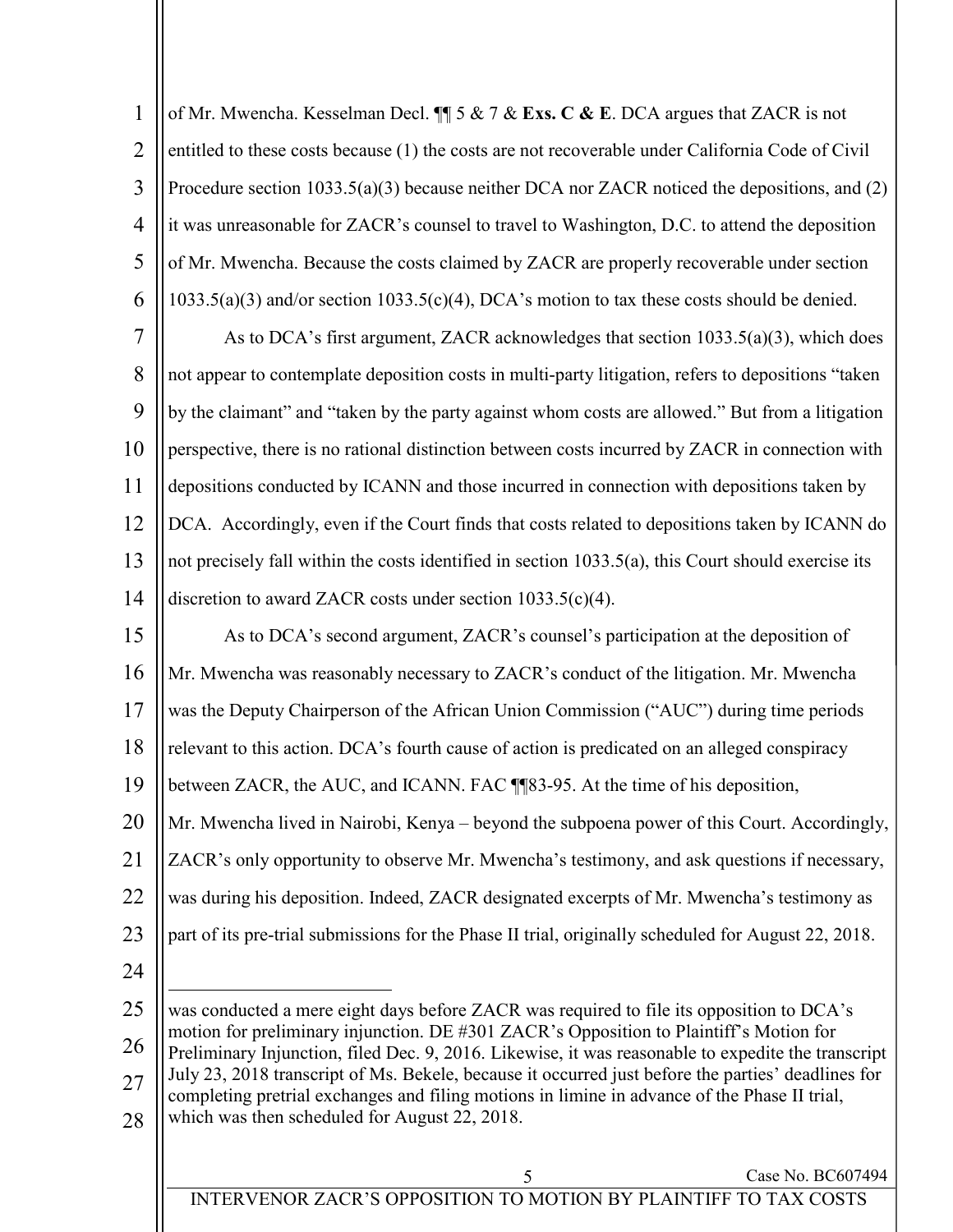1 2 Kesselman Decl. ¶6 & **Ex. D** Accordingly, ZACR's counsel's attendance at the deposition was reasonably necessary to the conduct of the litigation.

3

#### **C. ZACR's Travel Costs to South Africa were Reasonable**

4 5 6 7 8 9 ZACR should be awarded the costs it claimed for its counsel to travel to South Africa to defend the depositions of Neil Dundas and Lucky Masilela. DCA noticed the PMK depositions of ZACR in South Africa. Accordingly, it was entirely reasonable for ZACR's counsel to seek costs to defend the depositions. [5](#page-5-0) The only costs claimed by ZACR consisted of costs for airfare and hotel lodging – ZACR did not submit claims for other costs incurred, such as the cost of meals or other transportation. Kesselman Decl. ¶ 8 & **Ex. F**.

10 11 12 13 14 15 16 17 18 ZACR's counsel traveled on business class – which was entirely reasonable given that the travel time to and from South Africa exceeded 20 hours each way. Kesselman Decl. ¶8 & **Ex. F**. ZACR's costs of \$7,125.50<sup>[6](#page-5-1)</sup> for two days of deposition in Cape Town, South Africa are entirely reasonable, and ZACR should be allowed to recover them in full. *Chaaban v. Wet Seal, Inc*., 203 Cal.App.4th 49 (2012) ("Section 1033.5, subdivision (a)(3), permits a prevailing party to recover 'travel expenses to attend depositions.'"); *See Hoge v. Lava Cap Gold Mining Corp.*, 55 Cal.App.2d 187-88 (1942). ZACR is claiming costs for five nights of hotel accommodations, which is reasonable given the distance traveled, the need to adjust to a 10-hour time change, and to defend two days of depositions.

19 20 21 22 23 DCA claims that the costs claimed should be taxed to ZACR because the costs are unreasonable and excessive "as they clearly account for first class tickets and stays at expensive hotels." Motion at 2:22-24. Significantly, DCA does not introduce its own counsel's expenses in attending the depositions as evidence of "reasonable expenses." Instead, DCA submits evidence of the cost of flights to, and hotels in, Johannesburg, South Africa in November, 2019 (a

- 24
- <span id="page-5-0"></span>25 <sup>5</sup> Tellingly, DCA does not challenge the need for ZACR's counsel to travel to South Africa to defend these depositions.
- <span id="page-5-1"></span>26 27  $6$  However, upon further review, ZACR discovered that its memorandum of costs inadvertently included additional expenses in the amount of \$700.27. ZACR does not object to the reducing the \$7,825.77 claimed in its memorandum by this amount, resulting in claimed costs of
- 28 \$7,125.50.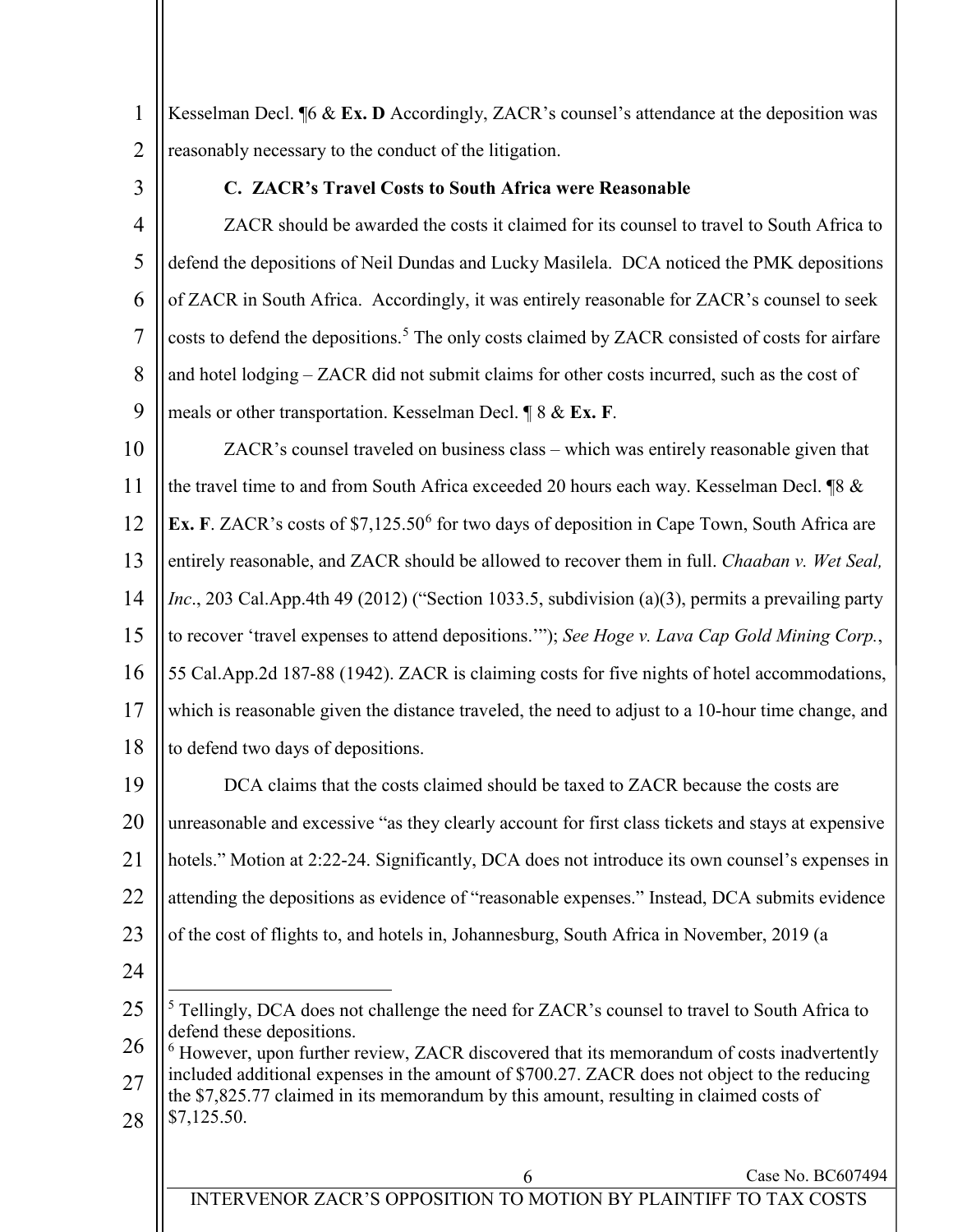1 2 3 4 5 different month and year). Declaration of Ethan Brown, ¶¶ 2-3. But this "evidence" is entirely irrelevant to the cost of air travel and hotel accommodations to South Africa in October, 2017. Although DCA has failed to show that ZACR's claimed expenses were unreasonable, ZACR attaches travel invoices to support its claims for costs. Kesselman Decl. ¶8 & **Ex. F**. For the reasons set forth herein, DCA's motion to tax \$7,161.50 in costs to ZACR

6 should be denied.

#### 7 8 **IV. ZACR's Costs for Hosting Electronic Documents Were Reasonably Necessary to the Conduct of the Litigation.**

9 10 11 12 13 14 15 16 17 18 19 20 21 22 23 24 25 26 Under the circumstances of this case, electronic hosting of documents was reasonably necessary to ZACR's ability to participate in the litigation, and the Court should award ZACR its costs under California Code of Civil Procedure section 1033.5(c)(4). ZACR is a South African company, with no presence in the United States, much less California. Kesselman Decl. ¶ 9. DCA propounded 85 separate requests for production on ZACR. DCA's requests were broad, both in the scope of documents demanded and in the time periods covered. Kesselman Decl. ¶ 9 & **Ex. G***.* In order to respond to discovery in this jurisdiction, ZACR was required to collect thousands of pages of documents in South Africa and to send them electronically to its counsel in California for review and production. *Id.* Additionally, more than 35,000 pages of documents were produced electronically by ICANN and DCA in this action. *Id.* Given the international locations of the parties, and the sheer volume of electronic documents produced, electronic hosting of those documents was reasonably necessary to the conduct of the litigation. ZACR's cost of \$16,309.68 for nearly three years of hosting was reasonable. *Id*. Indeed, in the Motion, DCA offers no real evidence or argument that costs incurred by ZACR were either unreasonable or unnecessary. Instead, DCA offers only unsupported statements by counsel that the electronic hosting of documents was merely "convenient," not "reasonably necessary." Motion at p. 4. For the reasons set forth above ZACR's costs for the electronic hosting of documents was reasonably necessary in the context of this action, and its

27 28 costs were reasonable. DCA's motion to tax costs should be denied, and ZACR should be permitted to recover these costs.

## 7 Case No. BC607494

INTERVENOR ZACR'S OPPOSITION TO MOTION BY PLAINTIFF TO TAX COSTS